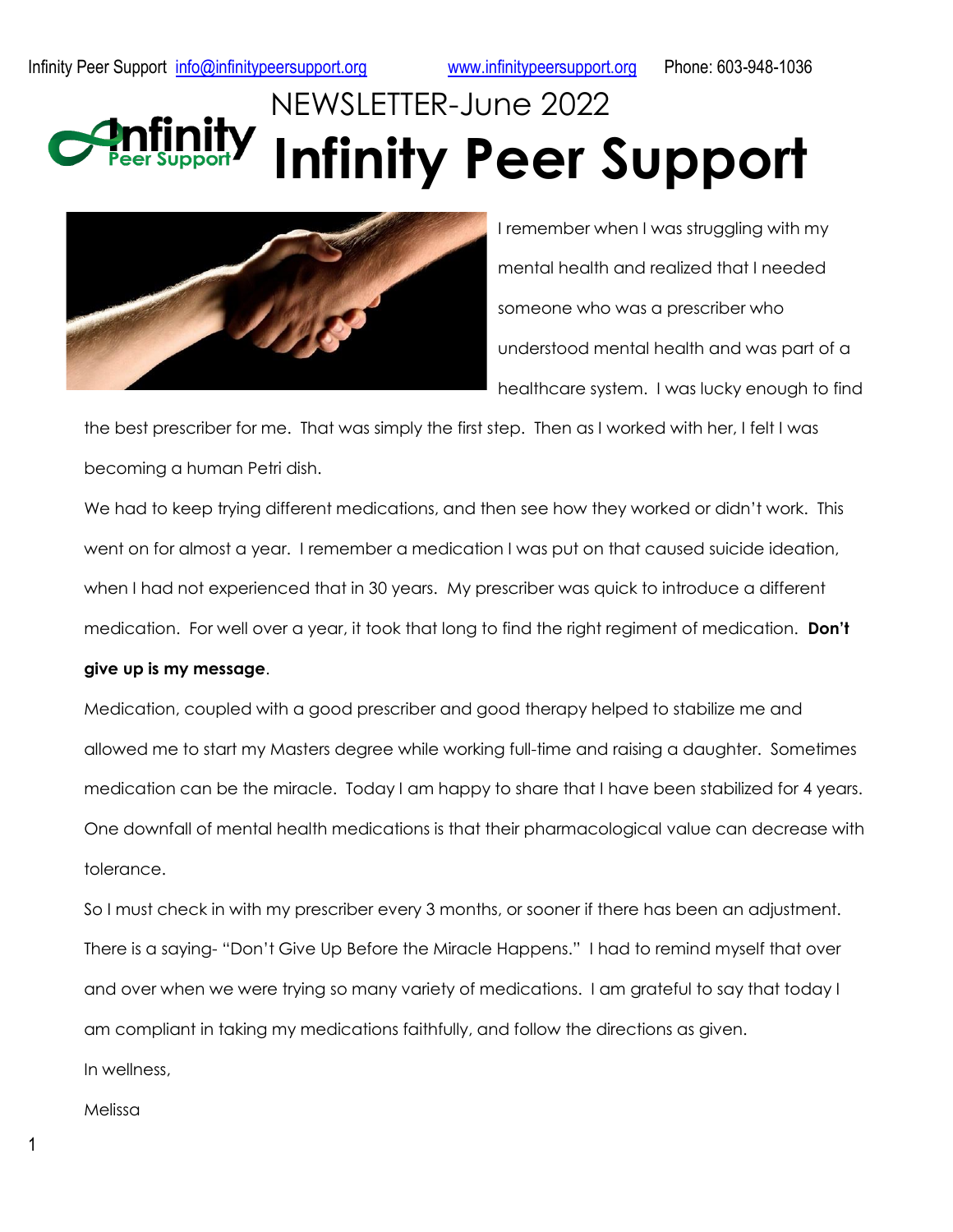## **Why Do We Need to Create a Budget?**

Since we depend on a fixed income and are facing widespread inflation, now is a good time to talk about budgeting.

**Important:** Visit **credit.org** for complete, free information on budgeting and building your credit score.

## **Basic Tips**

- 1. Start right away. To get out of an economic hole, start digging by reducing excess spending as soon as you can. Avoid new debt.
- 2. Transition to a cash-only lifestyle. If not possible, track your spending with pen and paper (see **Daily Expense Tracker**), a **Spending Tracker** app or sort through receipts at the end of the week/month.
- 3. Budgeting is an ongoing process. If you stumble, get back on track by taking it one-day-ata-time.

## **Track Your Spending**

Before you create a budget, know where you spend money.

**Important:** Over the next month, track these kinds of expenses:

- ∞ Bills
- ∞ Loans
- ∞ Living Expenses
- ∞ Entertainment Funds
- ∞ Groceries
- ∞ Everyday Purchases

**Important:** Track everything, both small (e.g., coffee) and large (e.g., rent) expenses. Sort expenses into different categories:

| Category                       | <b>Examples</b>                                                        | <b>Recommended Percentage</b><br>of Expenses |
|--------------------------------|------------------------------------------------------------------------|----------------------------------------------|
| Housing                        | mortgage, rent, property taxes                                         | 35% to 45%                                   |
| <b>Utilities</b>               | gas, electricity, water, sewage                                        | 8% to 15%                                    |
| Automotive &<br>Transportation | gasoline, car payment, insurance,<br>repairs, registration, bus passes | 15% to 25%                                   |
| Loans                          | student, personal, financing loans                                     | 20%                                          |
| Amenities                      | internet, phone, monthly subscriptions                                 |                                              |
| Medical                        | bills, insurance                                                       | 8% to 15%                                    |
| Taxes                          | income                                                                 |                                              |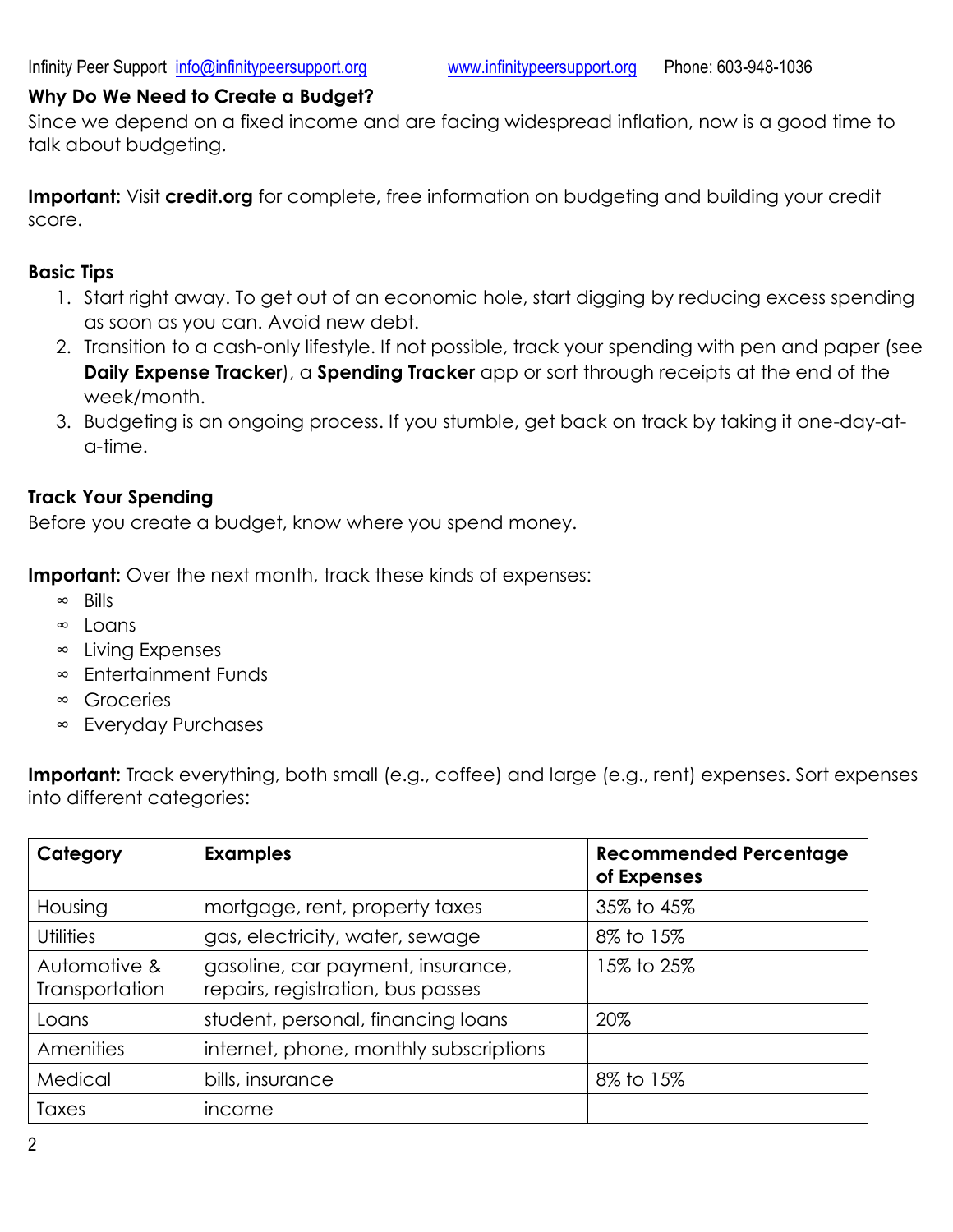Infinity Peer Support [info@infinitypeersupport.org](mailto:info@infinitypeersupport.org) [www.infinitypeersupport.org](http://www.infinitypeersupport.org/) Phone: 603-948-1036

| Entertainment      | activities, gifts                              |            |
|--------------------|------------------------------------------------|------------|
| <b>Necessities</b> | clothes, household products                    | 5% to 10%  |
| Groceries          | food, pet food, dining out                     | 10% to 20% |
| Savings            | short-term, medium-term and long-term<br>goals | 5% to 10%  |

**Important:** Refer to the **[Tracking Sheet for Monthly Expenses](file:///E:/infinity/trackingsheetformonthlyexpenses.pdf)**. After you make a budget, continue tracking expenses to make sure you stick to your plan. Include as many categories as you need to cover all your expenses. Once you track your expenses, you have the information you need to make an accurate budget.

## **Calculate Your Take-Home Income**

Once you know how much you spend each month, calculate how much money you receive (e.g., disability income, paychecks).

**Important:** Consider all sources of income. Add them to your budget and apply them to expenses, debt payments and goals.

## **Set Financial Goals**

After you've calculated your income and tracked your spending, think about setting financial goals [\(https://credit.org/blog/financial-goals-examples/\)](https://credit.org/blog/financial-goals-examples/).

Common financial goals:

- ∞ Live on your existing income
- ∞ Eliminate credit card debt
- ∞ Pay off loans
- ∞ Buy a car
- ∞ Buy a home

There are three types of financial goals:

- 1. **Short-term goals** can be reached in within one year (e.g., television, computer, vacation).
- 2. **Medium-term goals** can be reached within five years (e.g., pay off a credit card, small personal loan, save to buy a car).
- 3. **Long-term goals** take more than five years to achieve (e.g., save for a college education, save for retirement).

Once you've picked your goals, consider when you can complete them. Put aside money every month as savings.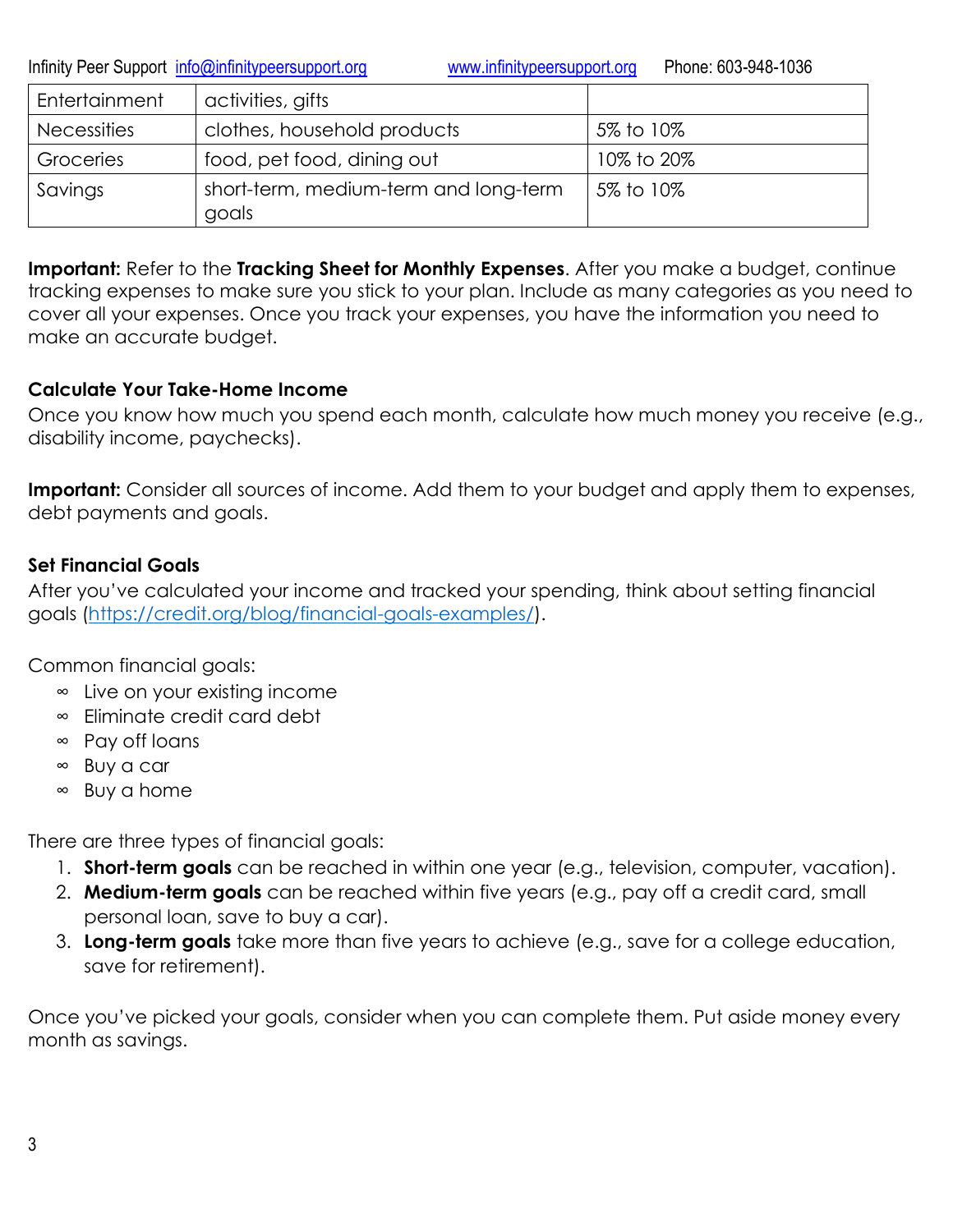## **Create a Budget**

Subtract monthly expenses (spending) from your total monthly income. If you have a negative balance, find areas to reduce or cut spending or increase your income.

50-30-20 charts [\(https://credit.org/wp-content/uploads/2020/08/Budget-Allocation-](https://credit.org/wp-content/uploads/2020/08/Budget-Allocation-Breakdown_FINAL.pdf)

[Breakdown\\_FINAL.pdf\)](https://credit.org/wp-content/uploads/2020/08/Budget-Allocation-Breakdown_FINAL.pdf) divide expenses into two categories: needs and wants. Wants are the first items you could cut if your budget doesn't balance (e.g., entertainment expenses, streaming services, food deliveries).

- 1. Strive to save as much as possible for emergencies, retirement and other goals (5% to 10%). Once you repay all debt, try to save as much as 20% per month.
- 2. Consider reducing or cutting miscellaneous expenses (e.g., clothes). Thrift stores are great places to save money on clothes and other household items.
- 3. Set aside 20% for credit card and other debt payments, which does not include your auto loan or mortgage. If your debt payments take up more than 20%, you may need more intensive help.
- 4. Talk to a coach. Credit.org has professional financial coaches to help you find the best solution for you.

**Source:** [https://credit.org/courses/budgeting101.](https://credit.org/courses/budgeting101)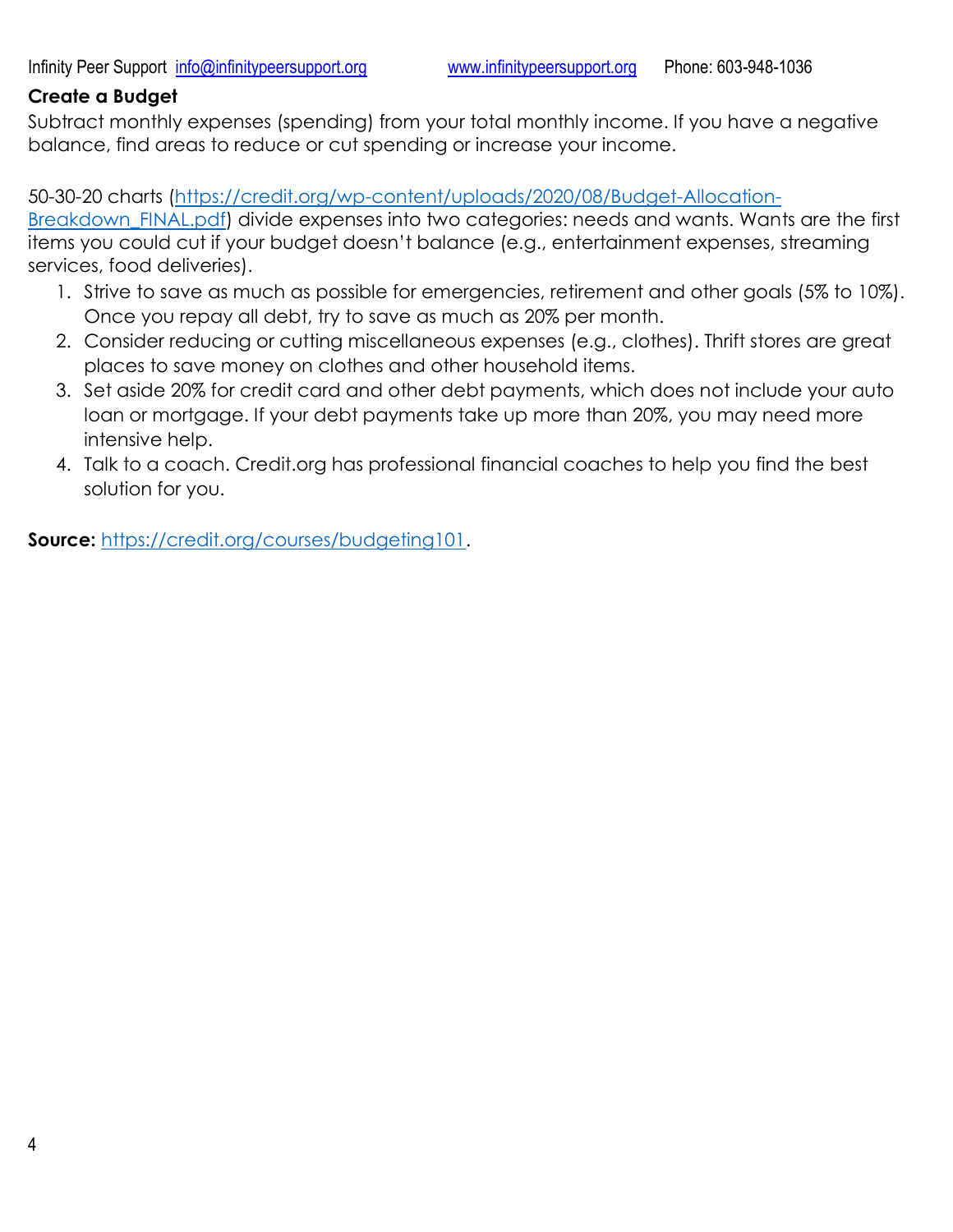## **Tracking Sheet for Monthly Expenses**

Use to sheet to summarize your monthly expenses. Make copies of this page as needed.

|                | Net Income                       |               | Income | Income | Income | Income |
|----------------|----------------------------------|---------------|--------|--------|--------|--------|
|                | <b>Net Income</b>                | Per Week:     |        |        |        |        |
| Housing        | <b>Monthly Expense</b>           | <b>Budget</b> | Week 1 | Week 2 | Week 3 | Week 4 |
|                | Mortgage/Rent                    |               |        |        |        |        |
|                | 2 <sup>nd</sup> Mortgage         |               |        |        |        |        |
|                | Property Taxes/12                |               |        |        |        |        |
|                | Homeowner's Insurance            |               |        |        |        |        |
|                | Gas & Electric                   |               |        |        |        |        |
|                | Water/Sewer/Garbage              |               |        |        |        |        |
|                | <b>HOA Dues</b>                  |               |        |        |        |        |
|                | Telephone                        |               |        |        |        |        |
| Food           | Food: Dining Out                 |               |        |        |        |        |
|                | Groceries                        |               |        |        |        |        |
| <b>Medical</b> | Medical                          |               |        |        |        |        |
| Auto           | Car Payment                      |               |        |        |        |        |
|                | 2 <sup>nd</sup> Car Payment      |               |        |        |        |        |
|                | Auto Insurance                   |               |        |        |        |        |
|                | DMV Registration/12              |               |        |        |        |        |
|                | Gas/Oil                          |               |        |        |        |        |
|                | Repairs                          |               |        |        |        |        |
| Family         | Childcare                        |               |        |        |        |        |
|                | <b>Elder Care</b>                |               |        |        |        |        |
|                | Alimony                          |               |        |        |        |        |
| <b>Taxes</b>   | Taxes                            |               |        |        |        |        |
| Personal       | Miscellaneous (Cable TV)         |               |        |        |        |        |
|                | Personal (Cosmetics,<br>Clothes) |               |        |        |        |        |
|                | Entertainment                    |               |        |        |        |        |
|                | Gifts/Contributions              |               |        |        |        |        |
| <b>Savings</b> | Savings                          |               |        |        |        |        |
| <b>Totals</b>  | <b>Total Expenses</b>            |               |        |        |        |        |
|                | <b>Total Income</b>              |               |        |        |        |        |
|                | <b>Total Surplus</b>             |               |        |        |        |        |
|                | <b>Total Deficit</b>             |               |        |        |        |        |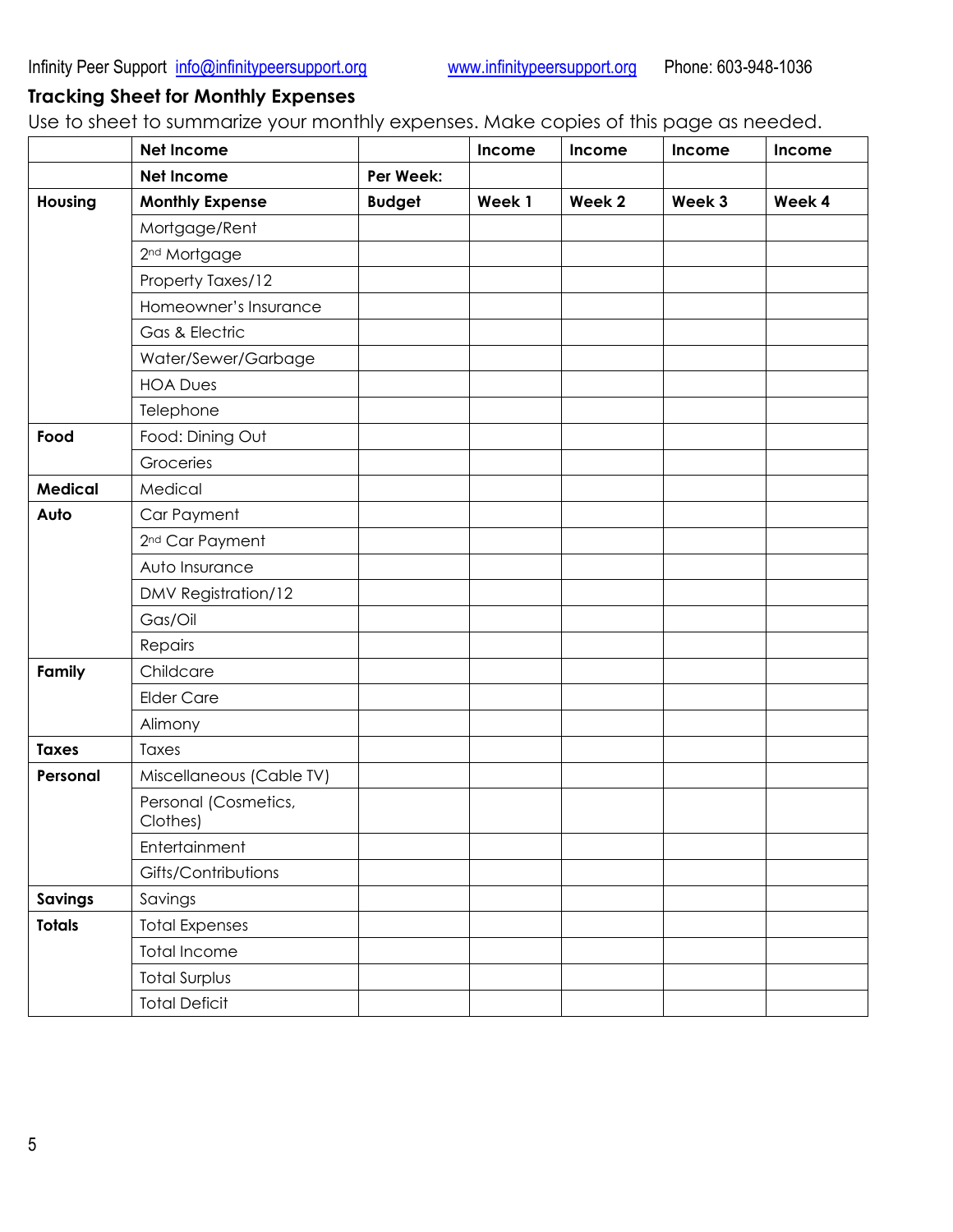## **Daily Expense Tracker**

| Date                    | Mortgage/<br>Rent | Property<br>Taxes | Insur-<br>ance | <b>HOA</b> | Gas<br>/Electric | Telephone/<br>Mobile | Water/<br>Sewer/<br>Trash | Groceries | Car<br>Payment | $2nd$ Car<br>Pay-ment |
|-------------------------|-------------------|-------------------|----------------|------------|------------------|----------------------|---------------------------|-----------|----------------|-----------------------|
| $\mathbf{1}$            |                   |                   |                |            |                  |                      |                           |           |                |                       |
| $\mathbf 2$             |                   |                   |                |            |                  |                      |                           |           |                |                       |
| $\mathbf 3$             |                   |                   |                |            |                  |                      |                           |           |                |                       |
| $\overline{\mathbf{4}}$ |                   |                   |                |            |                  |                      |                           |           |                |                       |
| $\sqrt{5}$              |                   |                   |                |            |                  |                      |                           |           |                |                       |
| $\pmb{\delta}$          |                   |                   |                |            |                  |                      |                           |           |                |                       |
| $\overline{\mathbf{7}}$ |                   |                   |                |            |                  |                      |                           |           |                |                       |
| $\pmb{8}$               |                   |                   |                |            |                  |                      |                           |           |                |                       |
| $\pmb{9}$               |                   |                   |                |            |                  |                      |                           |           |                |                       |
| $10\,$                  |                   |                   |                |            |                  |                      |                           |           |                |                       |
| $11$                    |                   |                   |                |            |                  |                      |                           |           |                |                       |
| $12$                    |                   |                   |                |            |                  |                      |                           |           |                |                       |
| $13$                    |                   |                   |                |            |                  |                      |                           |           |                |                       |
| $14$                    |                   |                   |                |            |                  |                      |                           |           |                |                       |
| 15                      |                   |                   |                |            |                  |                      |                           |           |                |                       |
| 16                      |                   |                   |                |            |                  |                      |                           |           |                |                       |
| $17\,$                  |                   |                   |                |            |                  |                      |                           |           |                |                       |
| 18                      |                   |                   |                |            |                  |                      |                           |           |                |                       |
| $19$                    |                   |                   |                |            |                  |                      |                           |           |                |                       |
| ${\bf 20}$              |                   |                   |                |            |                  |                      |                           |           |                |                       |
| ${\bf 21}$              |                   |                   |                |            |                  |                      |                           |           |                |                       |
| ${\bf 22}$              |                   |                   |                |            |                  |                      |                           |           |                |                       |
| 23                      |                   |                   |                |            |                  |                      |                           |           |                |                       |
| ${\bf 24}$              |                   |                   |                |            |                  |                      |                           |           |                |                       |
| 25                      |                   |                   |                |            |                  |                      |                           |           |                |                       |
| ${\bf 26}$              |                   |                   |                |            |                  |                      |                           |           |                |                       |
| $\bf 27$                |                   |                   |                |            |                  |                      |                           |           |                |                       |
| 28                      |                   |                   |                |            |                  |                      |                           |           |                |                       |
| 29                      |                   |                   |                |            |                  |                      |                           |           |                |                       |
| $30\,$                  |                   |                   |                |            |                  |                      |                           |           |                |                       |
| 31                      |                   |                   |                |            |                  |                      |                           |           |                |                       |
| <b>Totals</b>           |                   |                   |                |            |                  |                      |                           |           |                |                       |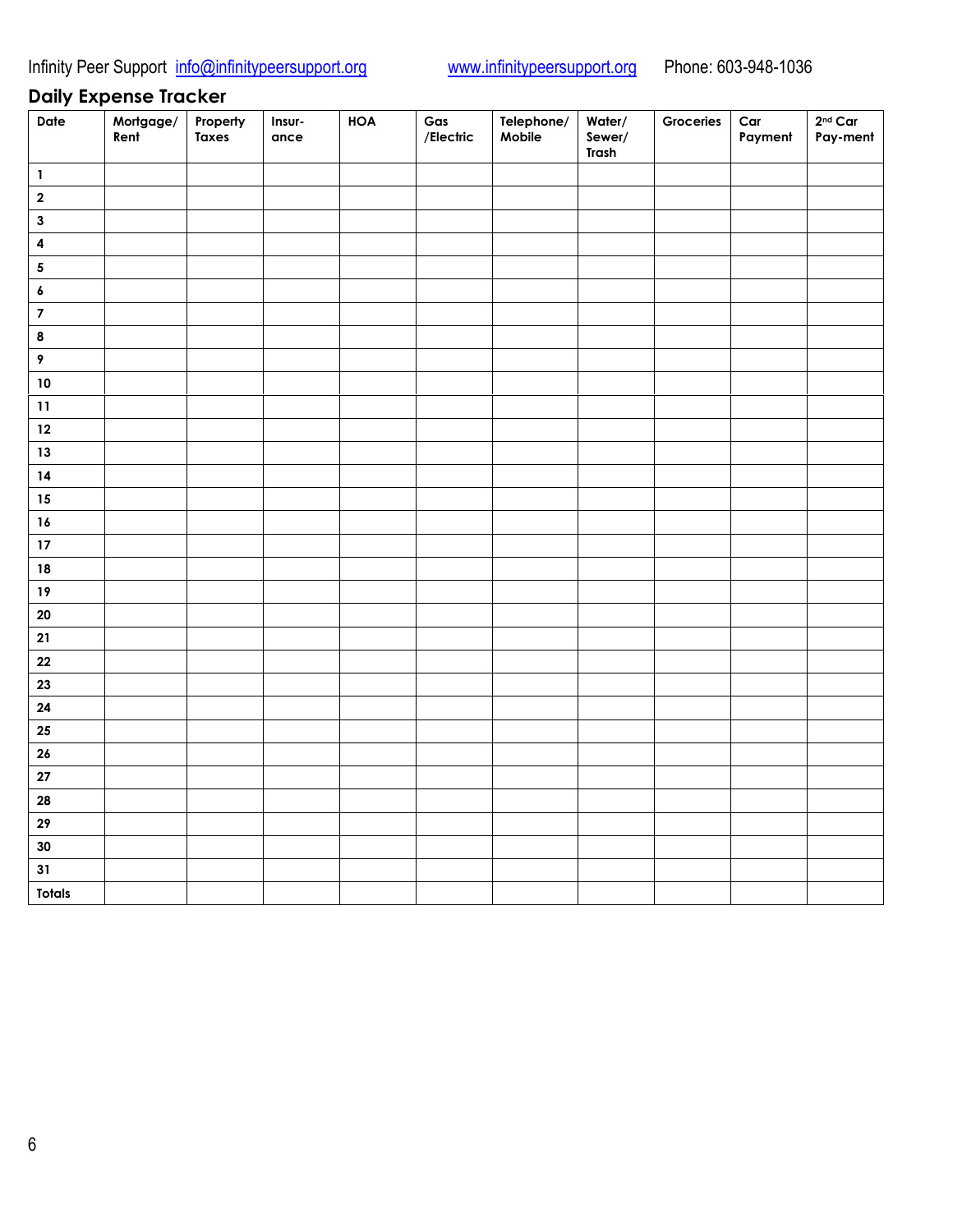## **Daily Expense Tracker (Continued)**

| Date                                    | DMV Reg-<br>istration | Auto<br>Insur-<br>ance | Gas/Oil | <b>HOA</b> | Day<br>Care | Child<br>Support | <b>Taxes</b> | Medical | ${\sf Cable}$<br>TV | Savings | Misc. |
|-----------------------------------------|-----------------------|------------------------|---------|------------|-------------|------------------|--------------|---------|---------------------|---------|-------|
| $\mathbf{1}$                            |                       |                        |         |            |             |                  |              |         |                     |         |       |
| $\mathbf 2$                             |                       |                        |         |            |             |                  |              |         |                     |         |       |
| $\mathbf{3}$                            |                       |                        |         |            |             |                  |              |         |                     |         |       |
| $\overline{\mathbf{4}}$                 |                       |                        |         |            |             |                  |              |         |                     |         |       |
| $\sqrt{5}$                              |                       |                        |         |            |             |                  |              |         |                     |         |       |
| $\pmb{6}$                               |                       |                        |         |            |             |                  |              |         |                     |         |       |
| $\overline{\mathbf{7}}$                 |                       |                        |         |            |             |                  |              |         |                     |         |       |
| $\pmb{8}$                               |                       |                        |         |            |             |                  |              |         |                     |         |       |
| $\pmb{9}$                               |                       |                        |         |            |             |                  |              |         |                     |         |       |
| $10$                                    |                       |                        |         |            |             |                  |              |         |                     |         |       |
| $\begin{array}{c} \n 11 \n \end{array}$ |                       |                        |         |            |             |                  |              |         |                     |         |       |
| $12\,$                                  |                       |                        |         |            |             |                  |              |         |                     |         |       |
| $13$                                    |                       |                        |         |            |             |                  |              |         |                     |         |       |
| $14$                                    |                       |                        |         |            |             |                  |              |         |                     |         |       |
| 15                                      |                       |                        |         |            |             |                  |              |         |                     |         |       |
| 16                                      |                       |                        |         |            |             |                  |              |         |                     |         |       |
| $17\,$                                  |                       |                        |         |            |             |                  |              |         |                     |         |       |
| ${\bf 18}$                              |                       |                        |         |            |             |                  |              |         |                     |         |       |
| $19$                                    |                       |                        |         |            |             |                  |              |         |                     |         |       |
| ${\bf 20}$                              |                       |                        |         |            |             |                  |              |         |                     |         |       |
| ${\bf 21}$                              |                       |                        |         |            |             |                  |              |         |                     |         |       |
| ${\bf 22}$                              |                       |                        |         |            |             |                  |              |         |                     |         |       |
| 23                                      |                       |                        |         |            |             |                  |              |         |                     |         |       |
| ${\bf 24}$                              |                       |                        |         |            |             |                  |              |         |                     |         |       |
| ${\bf 25}$                              |                       |                        |         |            |             |                  |              |         |                     |         |       |
| ${\bf 26}$                              |                       |                        |         |            |             |                  |              |         |                     |         |       |
| ${\bf 27}$                              |                       |                        |         |            |             |                  |              |         |                     |         |       |
| ${\bf 28}$                              |                       |                        |         |            |             |                  |              |         |                     |         |       |
| ${\bf 29}$                              |                       |                        |         |            |             |                  |              |         |                     |         |       |
| 30                                      |                       |                        |         |            |             |                  |              |         |                     |         |       |
| 31                                      |                       |                        |         |            |             |                  |              |         |                     |         |       |
| <b>Totals</b>                           |                       |                        |         |            |             |                  |              |         |                     |         |       |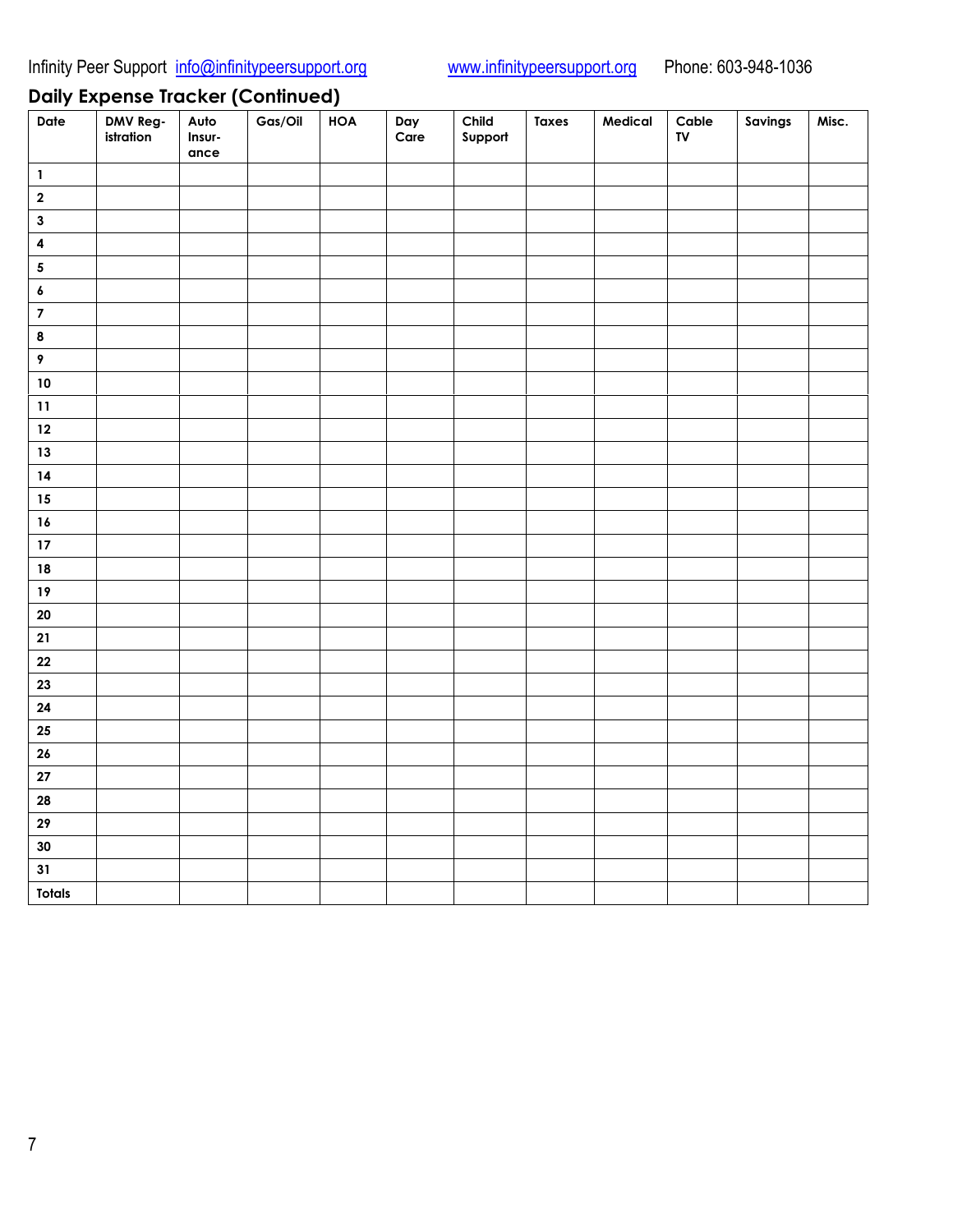## **Keep Your Anger in Check**

## **Is my anger in my control or does it make me "out of control?"**

Anger can be an adaptive reaction to what is unfair and unjust. However, all too often we let anger control us rather than us being in control of our anger.

## **Is my anger due to intolerance and narrow mindedness, thinking people should be more like me?**

At times our anger arises not from healthy reasons, but from intolerance, disgust, narrowmindedness, and the refusal to let go of unrealistic expectations of self and others.

## **Is my thinking too "all or nothing" and extreme?**

The ability to keep our thoughts in perspective in order to combat irrational thinking is of prime importance to control anger. Thinking in black and white and extreme ways will, for sure, make you see red!

## **Am I holding onto self-righteous judgements and unrealistic "shoulds?"**

Getting rid of unrealistic "shoulds" of how you think others "should" be, as well as combatting one's own need to be perfect, will provide the foundation for healthy thinking.

## **Do I keep in mind the long-term consequences of what I say?**

Once the words come out you can never get them back! Just like a feather pillow that is torn, once the feathers fly away you can never get them back.

## **Is my anger causing me to act aggressively?**

Resist the temptation to express anger in an aggressive way. A lot of people think anger and aggression are the same thing but they are not. Anger is a feeling, while aggression is a behavior. Feeling angry is fine, but acting aggressively is not!

## **Do I acknowledge that anger expressed aggressively leads to shame?**

Once you are no longer seeing red, most healthy people regret behaviors done and words said in anger. This leads to shame, which will then turn the anger inwards towards yourself!

## **Am I more interested in being right or being kind?**

Arguments happen because people want to be right, ignoring the importance of building relationships and being kind.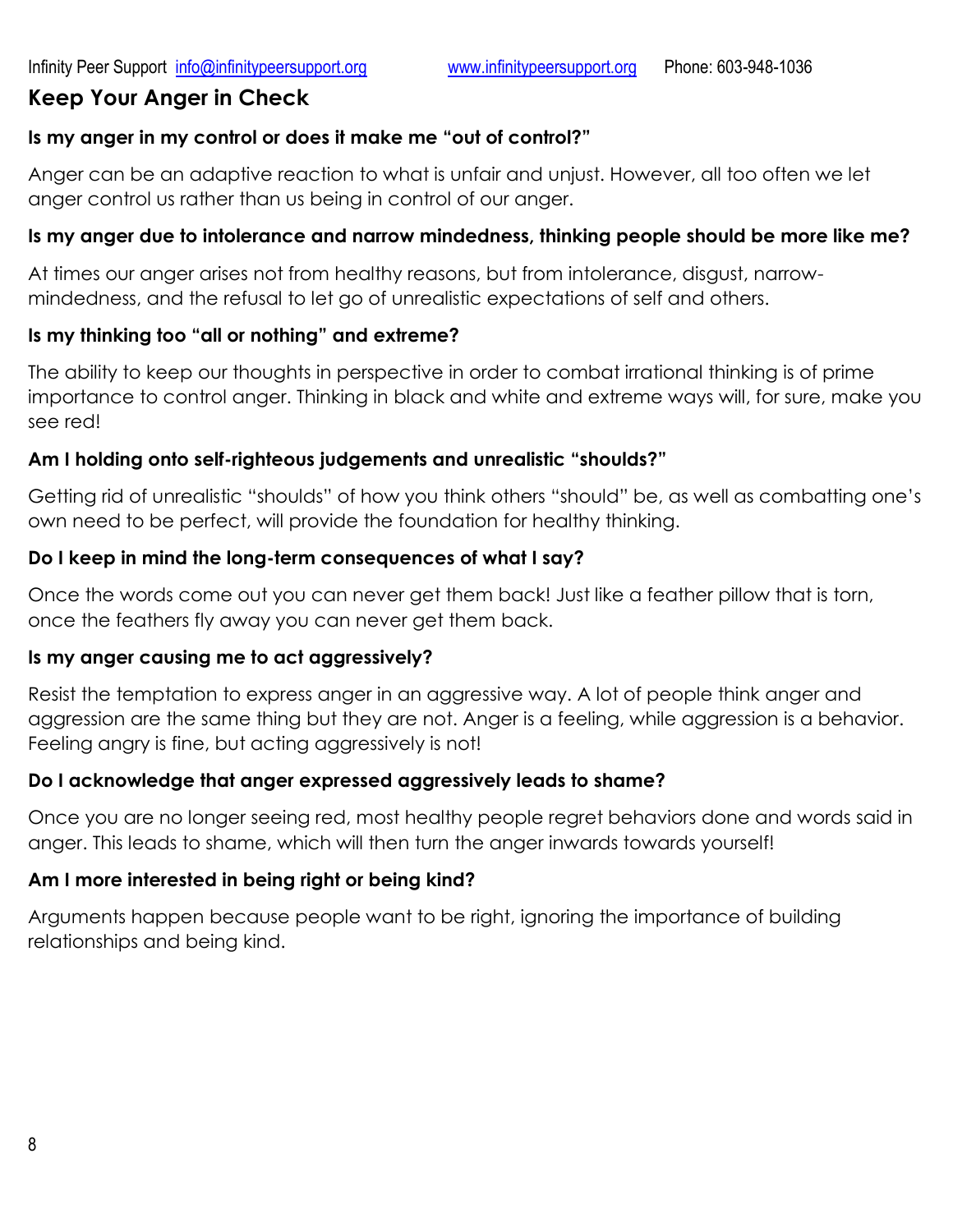## **STOP and Pause!**

Imagine a stop sign and **STOP** and **PAUSE**! Think about what you are thinking-are they helpful thoughts?

An unhelpful thought would be, "He's and idiot."

A helpful thought you can replace it with is "I don't like his behavior but that does not mean he is worthless or an idiot. Rather, he is a person who is acting badly, but it does not mean he is a bad person.

REMEMBER: Don't lose control by trying to control others!

## **"Whatever is begun in anger ends in shame." – Benjamin Franklin**

Carole Otash, Program Coordinator

## **Member of the Month**



Lucy has been a member of the center for 10 years. Infinity is her safe place and she enjoys coming and helping out where needed. The group she likes the most is Adult Children of Alcoholics/Dysfunctional Families, as she can relate because of everything she went through as a child growing up.

In her spare time, she enjoys being at home, playing with her kitty, watching TV and going for walks. One thing that she doesn't think people know about her is that she is a good-hearted person. Something she most admires about people is how respectful they are, how they talk to other people and their personality.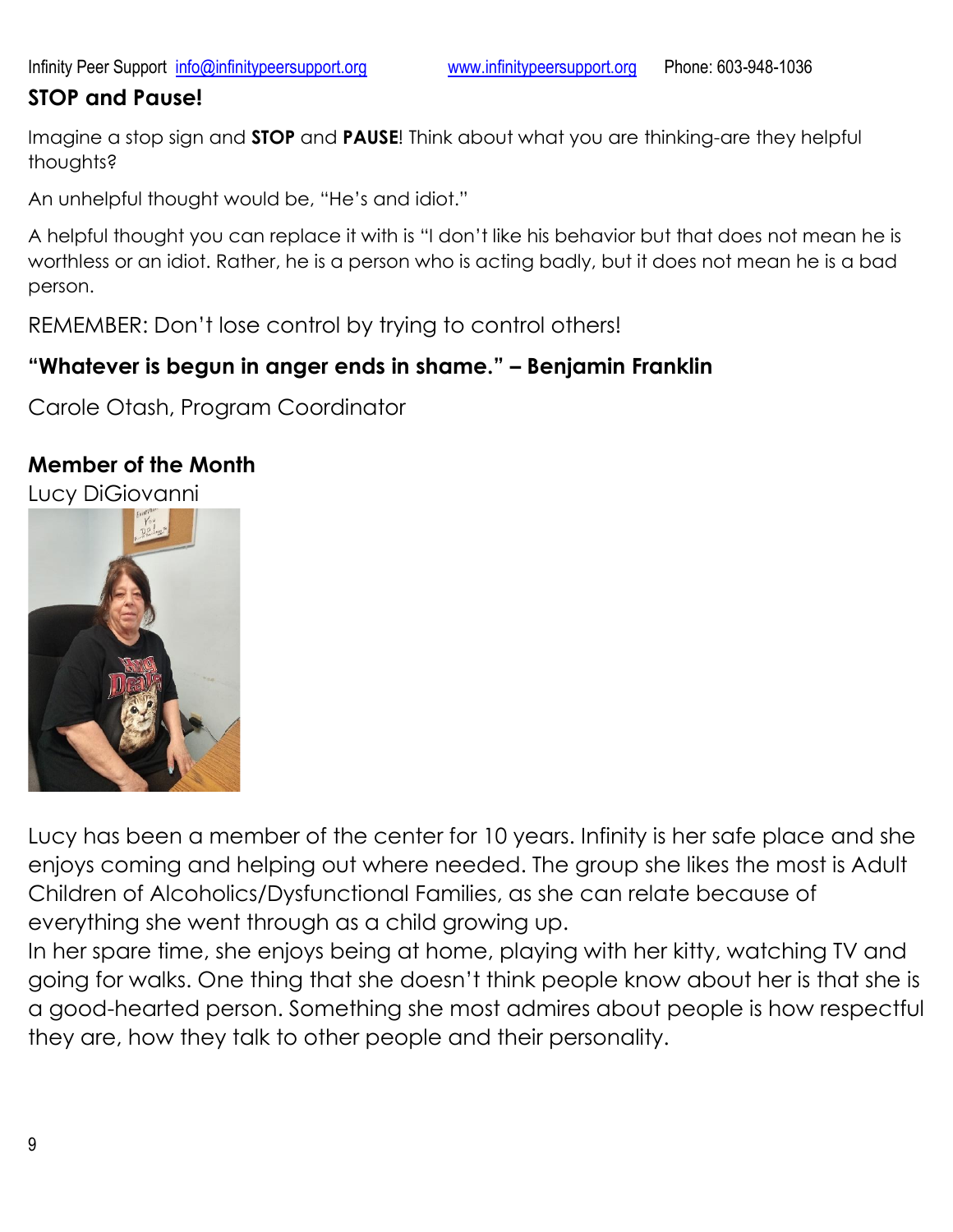

# **JUNE 2022**

| Monday                                                                                                                  | Tuesday                                                                                                                                           | Wednesday                                                                                                                                                               | Thursday                                                                                                                                                        | Friday                                                                                                                                                                                                  |
|-------------------------------------------------------------------------------------------------------------------------|---------------------------------------------------------------------------------------------------------------------------------------------------|-------------------------------------------------------------------------------------------------------------------------------------------------------------------------|-----------------------------------------------------------------------------------------------------------------------------------------------------------------|---------------------------------------------------------------------------------------------------------------------------------------------------------------------------------------------------------|
|                                                                                                                         |                                                                                                                                                   | Question of the day<br>9:45 Meditation<br>10:15 Boundaries<br>11:15 Men's Group<br>12:30 Budgeting                                                                      | $\mathbf{2}$<br>Question of the day<br>9:45 Meditation<br>10:15 Woman's Group<br>11:00 Bingo<br>1:00 Wellness Recovery<br><b>Action Plan</b><br>6:30 NA Meeting | 3<br>Question of the day<br>9:45 Meditation<br>10:30 Adult children of<br>Alcoholics/Dysfunctional<br>families<br>12:00 Singing and<br>Dancing                                                          |
| 6<br>Question of the day<br>9:45 Meditation<br>10:15 Wellness Topic<br>11:15 Calming Coloring<br>1:00 Trauma Survivors  | $\overline{7}$<br>Question of the day<br>9:45 Meditation<br>10:15 Journaling<br>12:30 TED Talks<br>7:00 NA Meeting                                | 8<br>Question of the day<br>9:45 Meditation<br>10:15 Boundaries<br>11:15 Men's Group<br>12:00 Community BBQ<br>12:30 Community<br>Meeting                               | 9<br>Question of the day<br>9:45 Meditation<br>10:15 Woman's Group<br>11:00 Fun and Games<br>1:00 Wellness Recovery<br><b>Action Plan</b><br>6:30 NA Meeting    | 10<br>Question of the day<br>9:45 Meditation<br>10:30 Adult children of<br>Alcoholics/Dysfunctional<br>families<br>12:00 Crafts                                                                         |
| 13<br>Question of the day<br>9:45 Meditation<br>10:15 Wellness Topic<br>11:15 Calming Coloring<br>1:00 Trauma Survivors | 14<br>Question of the day<br>9:45 Meditation<br>10:15 Journaling<br>12:30 TED Talks<br>7:00 NA Meeting                                            | 15<br>Question of the day<br>9:45 Meditation<br>10:15 Boundaries<br>11:15 Men's Group<br>12:30 Making cold soup<br>or salad                                             | 16<br>Question of the day<br>9:45 Meditation<br>10:15 Woman's Group<br>11:00 Trivia<br>1:00 Wellness Recovery<br><b>Action Plan</b><br>6:30 NA Meeting          | 17<br>Question of the day<br>9:45 Meditation<br><b>10:30 Picnic at Great</b><br><b>Island Common</b><br>10:30 Adult children of<br>Alcoholics/Dysfunctional<br>families<br>12:00 Singing and<br>Dancing |
| 20<br>Question of the day<br>9:45 Meditation<br>10:15 Wellness Topic<br>11:15 Calming Coloring<br>1:00 Trauma Survivors | 21<br>Question of the day<br>9:45 Meditation<br>10:00 NH Mental Health<br>Peer Alliance<br>10:00 Journaling<br>12:30 TED Talks<br>7:00 NA Meeting | 22<br>Question of the day<br>9:45 Meditation<br>10:15 Boundaries<br>11:15 Men's Group<br>12:30 Gardening                                                                | 23<br>Question of the day<br>9:45 Meditation<br>10:15 Woman's Group<br>11:00 Bingo<br>1:00 Wellness Recovery<br><b>Action Plan</b><br>6:30 NA Meeting           | 24<br>Question of the day<br>9:45 Meditation<br>10:30 Adult children of<br>Alcoholics/Dysfunctional<br>families<br>12:00 Crafts                                                                         |
| 27<br>Question of the day<br>9:45 Meditation<br>10:15 Wellness Topic<br>11:15 Calming Coloring<br>1:00 Trauma Survivors | 28<br>Question of the day<br>9:45 Meditation<br>10:15 Journaling<br>12:30 TED Talks<br>7:00 NA Meeting                                            | 29<br>Question of the day<br>9:45 Meditation<br>10:15 Boundaries<br>11:15 Men's Group<br>12:30 Budgeting<br>5:00 Board Meeting via<br><b>Zoom (Members</b><br>Welcome!) | 30<br>Question of the day<br>9:45 Meditation<br>10:15 Woman's Group<br>11:00 Fun and Games<br>1:00 Wellness Recovery<br><b>Action Plan</b><br>6:30 NA Meeting   |                                                                                                                                                                                                         |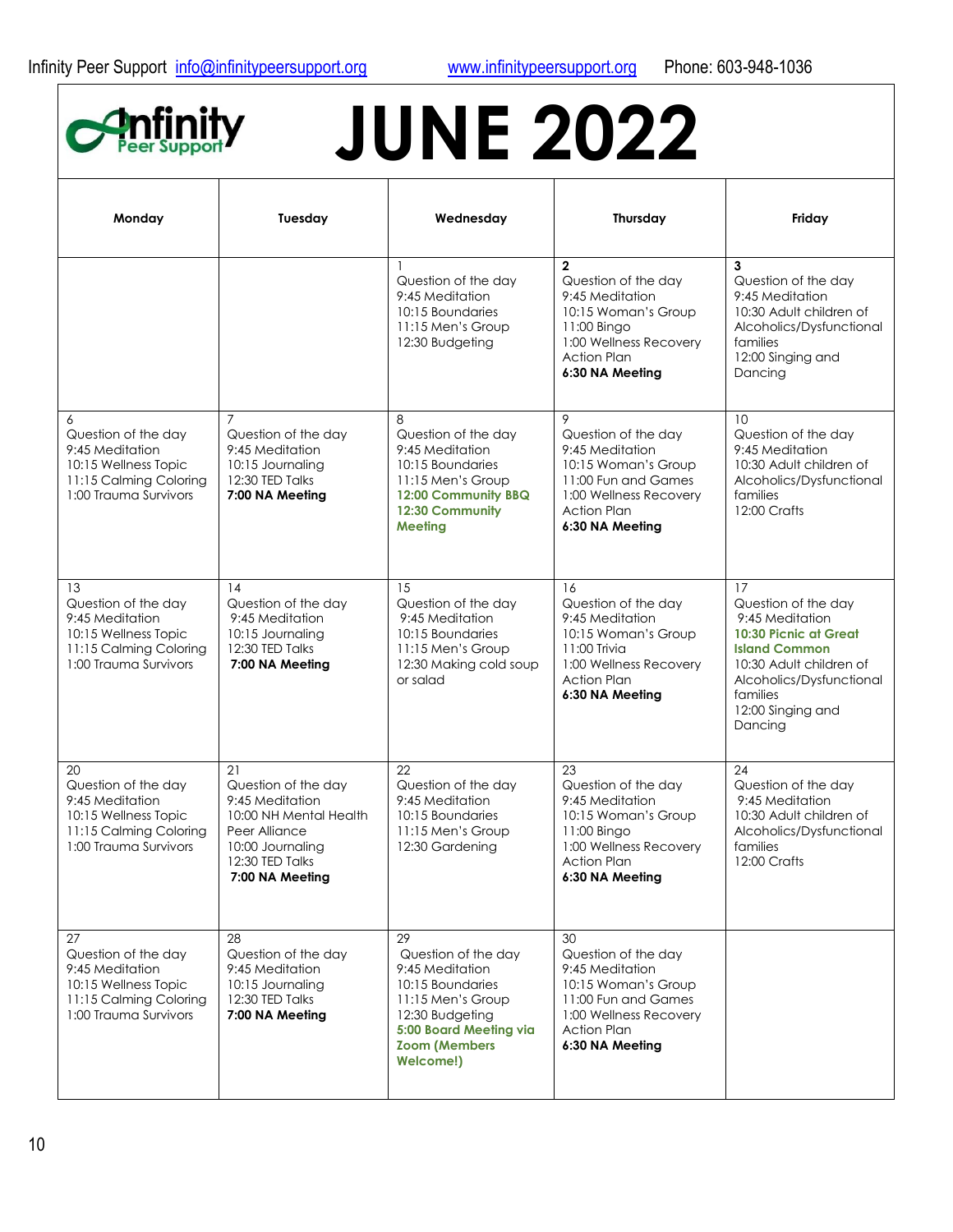h

|                       | <b>Resource Guide for Strafford County</b>      |                                                       |                                                |
|-----------------------|-------------------------------------------------|-------------------------------------------------------|------------------------------------------------|
| Resource              | Organization                                    | <b>Address</b>                                        | <b>Phone Number</b>                            |
| Shelters:             | Home for Now                                    | 202 Washington St., Rochester                         | 603-332-3065                                   |
| Contact prior to      | My Friend's Place                               | 368 Washington St., Dover                             | 603-749-3017                                   |
| arrival.              | Cross Roads House                               | 600 Lafayette Rd., Portsmouth                         | 2-1-1 or 603-436-2218                          |
| <b>Homelessness</b>   | $2-1-1$ NH                                      |                                                       | $2 - 1 - 1$                                    |
| <b>Services</b>       | Coordinated Access (Shelter Referral)           |                                                       | 603-435-2448                                   |
|                       | Homeless Outreach & Drop-In Center              | 577 Central Ave., Suite 10, Dover, straffordcap.org   | 603-435-2500                                   |
|                       |                                                 |                                                       |                                                |
|                       | NH Emergency Rental Assistance Program          | straffordcap.org                                      |                                                |
|                       | (NHERAP)                                        |                                                       |                                                |
|                       | Seacoast St. Outreach (ages 12-22)              |                                                       | 603-851-1320 or 603-716-6083                   |
|                       | ServiceLink                                     | 1 Wakefield St., Rochester                            | 603-332-7398                                   |
|                       | Waypoint (ages 12-24)                           | Family Resource Center, 279 Locust St., Ste. B, Dover | 603-742-5662 or 1-800-640-6486                 |
| <b>Affordable</b>     | NH Emergency Rental Assistance Program          | straffordcap.org                                      | 603-435-2500                                   |
| Housing               | NH Housing Finance Authority                    | 32 Constitution Dr., Bedford                          | 603-472-8623                                   |
|                       |                                                 |                                                       |                                                |
|                       | Integrative Housing Pilot Waitlist (People with | Infinity Peer Support Staff has Applications          | CGodbout@LRMHC.org                             |
|                       | Felony Convictions)                             |                                                       |                                                |
|                       | Dover Housing Authority                         | 62 Whittier St., Dover                                | 603-742-5804                                   |
|                       | Rochester Housing Authority                     | 77 Olde Farm Ln., Rochester                           | 603-332-4126                                   |
|                       | Somersworth Housing Authority                   | 28 Franklin St., Somersworth                          | 603-692-2357                                   |
| <b>Credit</b>         | <b>Consumer Credit Counseling Service</b>       | credit.org                                            | 1-800-431-8157                                 |
| <b>Food Pantries/</b> | <b>Barrington Community Food Pantry</b>         | 105C Ramsdell Ln., Barrington                         | 603-664-0233                                   |
| Meals                 | Community Action Partnership of Strafford       | 577 Central Ave., Ste. 10, Dover                      | 603-430-4237 or 603-435-2500                   |
|                       | County                                          |                                                       |                                                |
|                       | <b>Community Food Pantry</b>                    | 176 West High St., Somersworth                        | 603-692-2907                                   |
|                       | Cornucopia Food Pantry                          | 15 Mill Rd., Durham                                   | 603-862-1165                                   |
|                       | Dover Food Pantry                               | 1 Silver St., Dover                                   | 603-749-7827                                   |
|                       |                                                 |                                                       |                                                |
|                       | End 68 Hours of Hunger                          | 33 Coe Dr., Durham                                    | 603-389-3310                                   |
|                       | First Congregational Church, UCC Food Pantry    | 63 South Main St., Rochester                          | 603-332-1121                                   |
|                       | First United Methodist Church                   | 34 South Main St., Rochester                          | 603-332-4170                                   |
|                       | Gerry's Emergency Food Pantry                   | 150 Wakefield St., Ste. 14, Rochester                 | 603-335-0011                                   |
|                       | Grab & Go                                       | Dover Transportation Center, Dover                    | Facebook.com/Dover NH Homeless Community Group |
|                       | <b>Grace Food Pantry</b>                        | 57 Wakefield St. Rochester                            | 603-332-9689                                   |
|                       |                                                 | 9 Mechanic St., Farmington                            | 603-332-9689                                   |
|                       | Interfaith Food Pantry                          | 400 Main St., Farmington                              | 603-755-4816                                   |
|                       | Meals 4 Kids                                    | 31 Emerson Ave., Rochester                            | 603-436-0641                                   |
|                       | New Durham Food Pantry                          | 5 Main St., New Durham                                | 603-817-0372                                   |
|                       |                                                 |                                                       | 603-742-4837                                   |
|                       | Our Daily Bread at St. Joseph's Church          | 150 Central Ave., Dover                               |                                                |
|                       | Red's Good Vibes Food Truck                     | Dover Transportation Center, Dover                    | Facebook.com/Dover NH Homeless Community Group |
|                       | Rochester Fellowship Kitchen                    | 34 Main St., Rochester                                | 207-200-6983                                   |
|                       | Seeds of Faith Food Pantry                      | 1 Front St., Ste. 160, Rollinsford                    | 207-475-2155                                   |
|                       | St. Thomas Moore Food Pantry                    | 6 Madbury Rd., Durham                                 | 603-868-2666                                   |
|                       | <b>Salvation Army</b>                           | 10 Olde Farm Ln., Rochester                           | 603-332-2623                                   |
|                       | Seymour Osman Community Center                  | 40 Hampshire Circle, Dover                            | 603-749-6692                                   |
|                       | Strafford Nutrition & Meals-on-Wheels           | 25 Bartlett Av., Ste. A, Somersworth                  | 603-692-4211                                   |
|                       | Third Baptist Church                            | 30 Strafford Rd., Strafford                           | 603-664-7750                                   |
|                       | We Care Food Pantry                             | 370 White Mountain Hwy., Milton                       | 603-923-9456                                   |
|                       | Wilkinson Food Pantry at Lee Congregational     | 17 Mast Rd., Lee                                      | 603-659-2861                                   |
|                       | Church                                          |                                                       |                                                |
| Clothing              | <b>CERV</b>                                     | 96 New Rochester Rd., Dover                           |                                                |
|                       |                                                 |                                                       |                                                |
|                       | First Congregational Church, UCC Food Pantry    | 63 South Main St., Rochester                          | 603-332-1121                                   |
|                       | First Parish Church                             | 218 Central Ave., Dover                               | 603-742-5664                                   |
|                       | Gerry's Emergency Food Pantry                   | 150 Wakefield St., Ste. 14, Rochester                 | 603-330-3468                                   |
|                       | Goodwill                                        | 450 High St., Somersworth                             | 603-343-5560                                   |
|                       |                                                 | 720 Lafayette Rd., Portsmouth                         | 603-430-2040                                   |
|                       | Salvation Army                                  | 28 Signal St., Rochester                              | 603-332-2698                                   |
|                       | Second Chance                                   | 1 Winter St., Ste. 5, Rochester                       | 603-395-0762                                   |
|                       | Thrift & Gift Shop                              | 180 Rochester Hill Rd., Rochester                     | 603-332-1376                                   |
|                       | <b>Trinkets &amp; Treasures</b>                 | 125 Milton Rd., Rochester                             | 603-332-8282                                   |
| Employment            | Complete Labor & Staffing                       | 314 Central Ave., Dover                               | 603-343-2661                                   |
| <b>Services</b>       | <b>CoWorx Staffing Services</b>                 | 130 Central Ave., Ste. 3, Dover                       | 603-834-6002                                   |
|                       |                                                 |                                                       | 603-742-0880                                   |
|                       | <b>Express Personnel Services</b>               | 472 High St., Somersworth                             |                                                |
|                       | <b>McIntosh Staffing Resources</b>              | 65 Belknap St., Ste. 6, Dover                         | 603-742-8325                                   |
|                       | <b>NH Employment Security</b>                   | 6 Marsh Brook Rd., Somersworth                        | 603-749-7515                                   |
|                       | People Ready                                    | 517 Central Ave., Dover                               | 603-740-0891                                   |
| <b>Domestic</b>       | Haven (formerly A Safe Place and SASS)          | 24-Hour Hotline                                       | 603-994-7233                                   |
| Violence              | NH Coalition Against Domestic & Sexual          | P.O. Box 353, Concord                                 | 603-224-8893                                   |
|                       | Violence                                        |                                                       |                                                |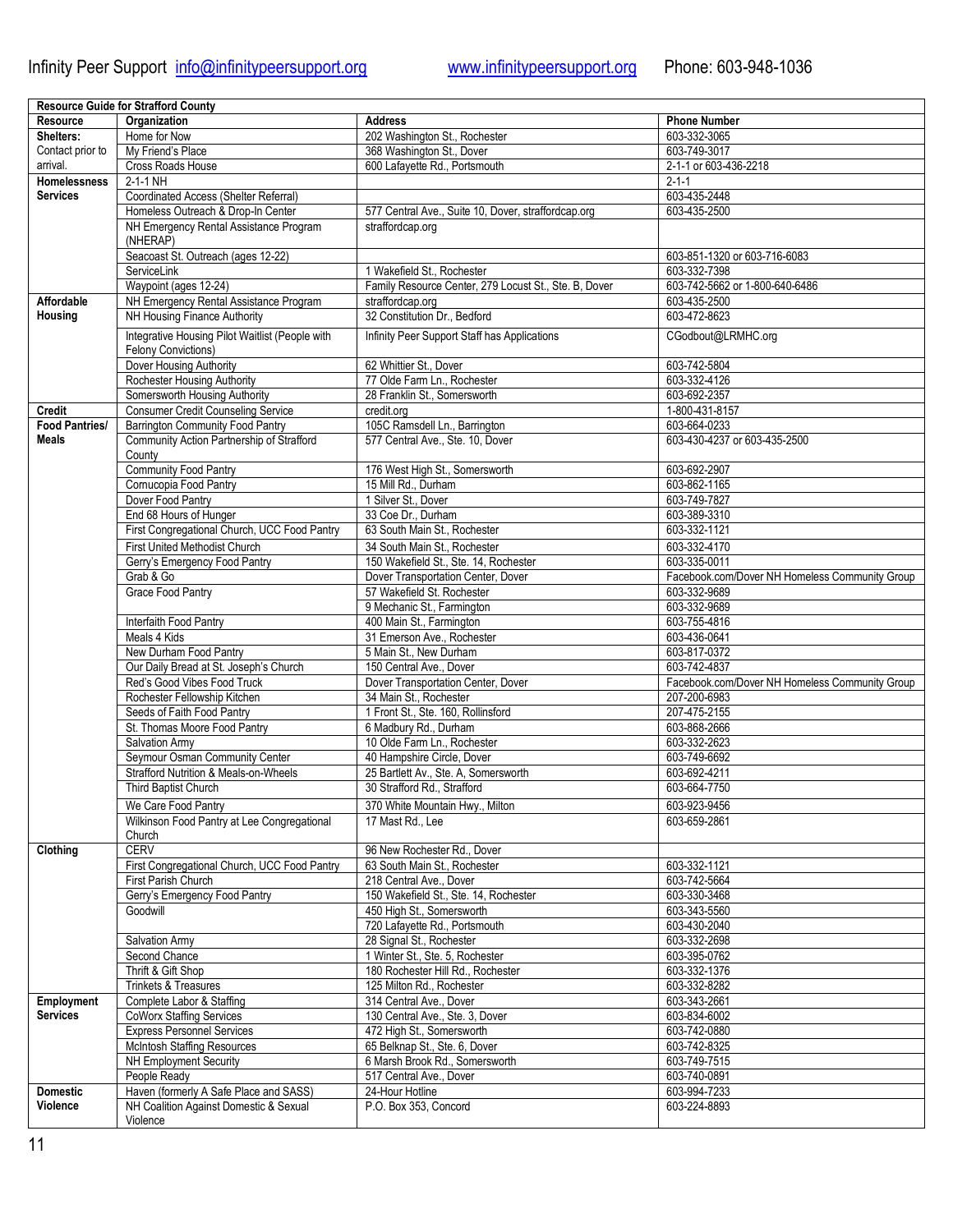## Infinity Peer Support [info@infinitypeersupport.org](mailto:info@infinitypeersupport.org) [www.infinitypeersupport.org](http://www.infinitypeersupport.org/) Phone: 603-948-1036

| General              | Families First Healthcare Van                   | 10 Olde Farm Ln., Rochester                                 | 1-888-922-0005                                                 |
|----------------------|-------------------------------------------------|-------------------------------------------------------------|----------------------------------------------------------------|
| <b>Health</b>        | Frisbie Memorial Hospital                       | 11 Whitehall Rd., Rochester                                 | 603-332-5211                                                   |
|                      | Goodwin Community Health                        | 311 Route 108. Somersworth                                  | 603-749-2346                                                   |
|                      |                                                 |                                                             |                                                                |
|                      | Wentworth-Douglass Hospital                     | 789 Central Ave., Dover                                     | 603-742-5252                                                   |
|                      | Wentworth Health Partners                       | 10 Members Way, Dover                                       | 603-609-6930                                                   |
| Non-                 | NH DHHS (One Call)                              | 48-Hour Notice Required                                     | 1-833-303-0653                                                 |
|                      |                                                 |                                                             |                                                                |
| Emergency            | NH Healthy Families (MTM)                       | 3-Day Notice Required                                       | 1-888-597-1192                                                 |
| <b>Medicaid</b>      | Well Sense (One Call)                           | 48-Hour Notice Required                                     | 1-844-909-7433                                                 |
| Transportation       | AmeriHealth Caritas NH (CTS)                    | 48-Hour Notice Required                                     | 1-833-301-2264                                                 |
|                      |                                                 |                                                             |                                                                |
|                      | TTY Services and Hearing Impaired               |                                                             | 7-1-1, 1-800-735-2964                                          |
|                      | Family & Friends Mileage Reimbursement          | Advance Approval Required                                   | NH DHHS 1-833-303-0653                                         |
|                      |                                                 |                                                             | NH Healthy Families 1-888-597-1192                             |
|                      |                                                 |                                                             | Well Sense 1-844-909-7433                                      |
|                      |                                                 |                                                             |                                                                |
|                      |                                                 |                                                             | AmeriHealth Caritas NH 1-833-301-2264                          |
| Transportation       | Alliance for Community Transportation           | 42 Sumner Drive, Dover                                      | 603-743-5777 x120                                              |
|                      | COAST                                           | 42 Sumner Drive, Dover                                      | 603-743-5777                                                   |
|                      |                                                 |                                                             |                                                                |
|                      | MyRideNH                                        | myridenh.com                                                | 603-335-7433                                                   |
|                      | TripLink                                        | triplink@communityrides.org                                 | 603-843-6010                                                   |
| <b>Driver</b>        | Alcohol Program                                 | onlinealcoholclass.com                                      |                                                                |
|                      |                                                 |                                                             |                                                                |
| Intervention         | Amethyst Foundation                             | 120 Hedding Rd., Epping                                     | 603-679-2100                                                   |
| Programs for         | Community Alcohol Information Program           | 119 North Main St., Boscawen, nhdwi-caip.com                | 603-753-8181                                                   |
| <b>DUI/DWI</b>       |                                                 |                                                             |                                                                |
| <b>Mobile Phones</b> | AmeriHealth Caritas NH                          | Must provide Name, Date-of-Birth, Medicaid Number and       | 603-493-0311 (Gina)                                            |
|                      |                                                 |                                                             |                                                                |
| & Mobile             | NH Healthy Families                             | potentially ID.                                             | 603-263-7208 (Jo Ann)                                          |
| <b>Phone Service</b> | Well Sense                                      |                                                             | 603-540-1223/603-263-3084 (Jenny)                              |
| for Medicaid         | <b>Assurance Wireless</b>                       | assurancewireless.com                                       | \$0 to \$9.95/mo. to those qualified                           |
| <b>Recipients</b>    |                                                 |                                                             |                                                                |
|                      | <b>QLink Wireless</b>                           | glinkwireless.com                                           | \$0+/mo. to those qualified                                    |
|                      | SafeLink Wireless                               | safelinkwireless.com                                        | \$0+/mo. to those qualified                                    |
|                      | ServiceLink Wireless                            | servicelinkwireless.com                                     | \$0+/mo. to those qualified                                    |
| <b>Mental Health</b> |                                                 |                                                             |                                                                |
|                      | <b>Community Partners</b>                       | 50 Chestnut St., Dover & 25 Old Dover Rd., Rochester        | 603-516-9300                                                   |
|                      | Goodwin Community Health                        | 311 Route 108, Somersworth                                  | 603-749-2346                                                   |
|                      | Great Bay Mental Health Associates              | 35 Second St., Dover                                        | 603-742-9200                                                   |
|                      | Infinity Peer Support                           | 55 Summer St., Rochester                                    | 603-948-1036                                                   |
|                      |                                                 |                                                             |                                                                |
|                      | National Alliance on Mental Illness NH          | 85 N. State St., Concord                                    | 603-225-5359                                                   |
|                      | Salmon Falls Behavioral Health                  | 1 Old Dover Rd., Rochester, salmonfallsbehavioralhealth.com | 603-335-2444                                                   |
| Warm Lines &         | Peer Warmline                                   | 544 Islington St., Portsmouth                               | 603-427-6966 or 1-800-809-6262                                 |
|                      | Suicide Prevention Hotline                      |                                                             | 1-800-273-TALK                                                 |
|                      |                                                 |                                                             |                                                                |
| <b>Hot Lines</b>     |                                                 |                                                             |                                                                |
|                      | Veteran Crisis Hotline                          |                                                             | 1-800-273-TALK                                                 |
|                      |                                                 |                                                             |                                                                |
| <b>Substance</b>     | The Doorway                                     | 798 Central Ave., Dover                                     | $2 - 1 - 1$                                                    |
| <b>Use Disorder</b>  | Better Life Partners (Suboxone Counseling)      | 44 South Main St., Suite 2, Hanover                         | 1-866-679-0831                                                 |
|                      | Hope on Haven Hill                              | 158 Route 108, Somersworth                                  | 603-841-5353                                                   |
|                      |                                                 |                                                             |                                                                |
|                      | SOS Recovery Community Organization             | 4 Broadway, Dover & 14 Signal St., Rochester                | 603-841-2350                                                   |
|                      | Southeastern NH Services                        | 272 County Farm Rd., Dover                                  | 603-516-8160                                                   |
|                      | Turning Point Halfway House                     |                                                             |                                                                |
| Harm                 | Hand Up Health Services                         | 5 Hale St., Dover                                           | 207-370-7187                                                   |
|                      |                                                 |                                                             |                                                                |
| <b>Reduction</b>     |                                                 | Signal St. & Olde Farm Ln., Rochester                       |                                                                |
|                      |                                                 | 84 Elm St., Somersworth                                     |                                                                |
|                      | NH Harm Reduction Coalition                     | Rochester                                                   | 603-534-0932                                                   |
| Child &              | Bureau of Elder & Adult Services                | Concord                                                     | 603-271-7014 or 1-800-949-0470                                 |
|                      |                                                 |                                                             |                                                                |
| Elderly              | <b>Child Protective Services</b>                | Concord                                                     | 603-271-6562 or 1-800-894-5533                                 |
| <b>Services</b>      | ServiceLink                                     | 25 Old Dover Rd., Rochester                                 | 603-332-7398 or 1-866-634-9412                                 |
|                      | <b>Strafford County Head Start</b>              | 577 Central Ave., Dover                                     | 603-652-0990                                                   |
|                      |                                                 |                                                             |                                                                |
|                      | Women, Infants & Children (WIC)                 |                                                             | 1-800-942-4321                                                 |
| Educational          | Dover Adult Learning Center of Strafford County | 61 Locust St., Dover                                        | 603-742-1030                                                   |
| <b>Opportunities</b> |                                                 | 63 South Main St., Rochester                                | 603-335-6200                                                   |
|                      | Dover Center for Health & Rehabilitation        | 307 Plaza Dr., Dover                                        | 603-742-2676                                                   |
|                      |                                                 |                                                             |                                                                |
|                      | <b>Empire Beauty School</b>                     | 456 High St., Somersworth                                   | 603-842-6192                                                   |
|                      | <b>Great Bay Community College</b>              | 5 Milton Rd., Unit 32, Rochester                            | 603-427-7600 or 1-800-522-1194                                 |
| <b>Government</b>    | <b>Birth Certificate</b>                        | 31 Wakefield St., Rochester                                 | 603-332-1167                                                   |
| Documents,           |                                                 |                                                             |                                                                |
|                      | Driver's License/Non-Driver ID                  | 50 Boston Harbor Rd., Dover                                 | 603-227-4000                                                   |
| Programs &           | Food Stamps                                     | 150 Wakefield St., Rochester                                | 1-800-852-3345 ext. 4238                                       |
| Legal                | Home Base (Veteran Support & Recovery)          |                                                             | 617-724-5205                                                   |
| Assistance           |                                                 |                                                             |                                                                |
|                      | 603 Legal Aid                                   | 93 North State St., Ste. 200, Concord                       | 1-800-639-5290 or 603-224-3333                                 |
|                      | <b>Disability Rights Center</b>                 | 64 Main St., Ste. 2, 3rd Floor, Concord                     | 1-800-834-1721 V/TTY or 603-228-0432                           |
|                      | NH Legal Assistance                             | 117 N. State St., Concord                                   | 603-224-1407                                                   |
|                      |                                                 |                                                             |                                                                |
|                      | NH Department of Health & Human Services        | 150 Wakefield St., Rochester                                | 1-800-862-5300                                                 |
|                      | Social Security Administration                  | 80 Daniel St., Portsmouth                                   | 1-888-397-9796 (local) or 1-800-772-1213 (national)            |
|                      | Barrington                                      | 333 Calef Hwy., P.O. Box 660, Barrington                    | FAX 1-833-950-3589<br>603-664-0155, 603-396-4469, 603-862-1392 |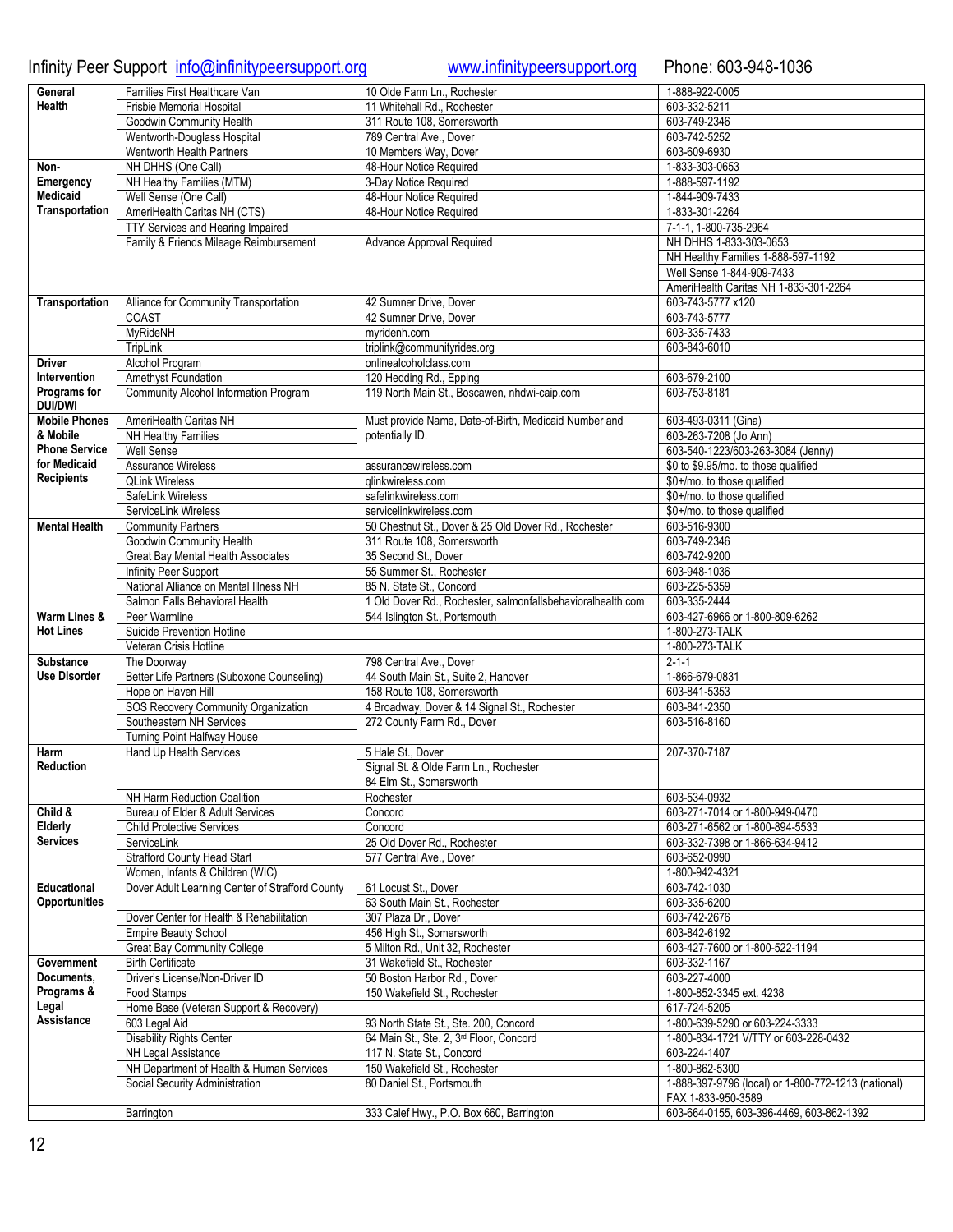Infinity Peer Support [info@infinitypeersupport.org](mailto:info@infinitypeersupport.org) [www.infinitypeersupport.org](http://www.infinitypeersupport.org/) Phone: 603-948-1036

| Welfare                    | Dover       | 61 Locust St., Dover                          | 603-516-6500          |
|----------------------------|-------------|-----------------------------------------------|-----------------------|
| <b>Offices</b>             | Durham      | 15 Newmarket Rd., Durham                      | 603-868-8043          |
|                            | Farmington  | 356 Main St., Farmington                      | 603-755-3100          |
| <b>Infinity Peer</b>       | Lee         | 249 Calef Hwy., Lee                           | 603-969-8251          |
| Support                    | Madbury     | 13 Town Hall Rd., Madbury                     | 603-742-5131          |
| Revision 11                | Middleton   | 182 Kings Hwy., Middleton                     | 603-473-5230          |
| (Updated with              | Milton      | 424 White Mountain Hwy., P.O. Box 310, Milton | 603-403-2320          |
| Community                  | New Durham  | 4 Main St., P.O. Box 207, New Durham          | 603-859-2091 ext. 2   |
| Action<br>Partnership      | Rochester   | 31 Wakefield St., Ste. 3, Rochester           | 603-332-3505          |
| Information)<br>05/18/2022 | Rollinsford | 667 Main St., P.O. Box 309, Rollinsford       | 603-534-1049          |
|                            | Somersworth | 157 Main St., Somersworth                     | 603-692-9509          |
|                            | Strafford   | 12 Mountain View Dr., P.O. Box 23, Strafford  | 603-664-2192 ext. 108 |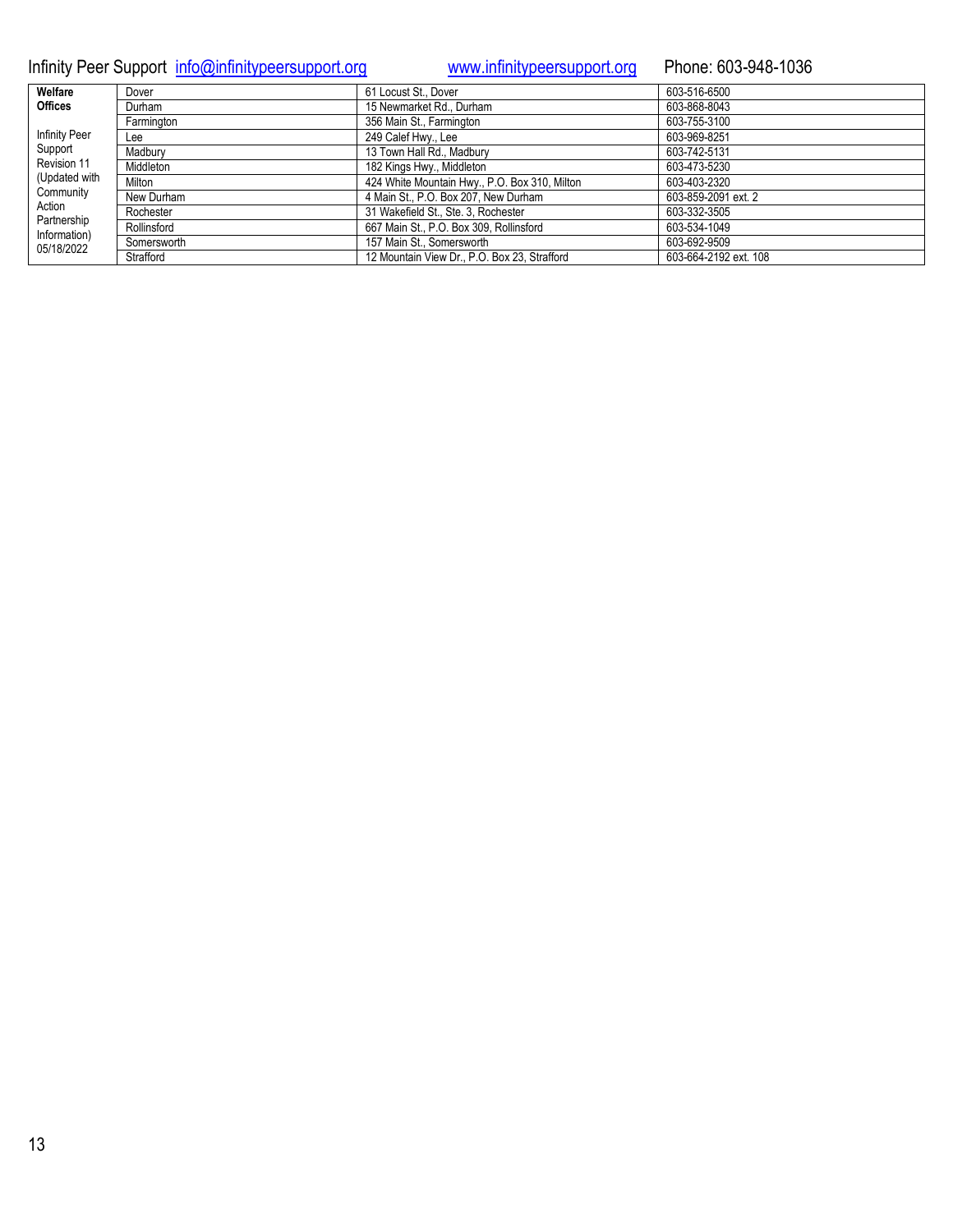## **Infinity Peer Support Location and Contact**

55 Summer Street, Rochester, NH 03867 • **Phone:** 603-948-1036 or 603-948-1048 [info@infinitypeersupport.org](mailto:info@infinitypeersupport.org) [www.infinitypeersupport.org](http://www.infinitypeersupport.org/)

## **Limited Transportation in June and July:** Call 603-948-1036

**Business Hours:** Monday—Friday (In-Person) 8 AM—5 PM, Tuesday, 8-4 Providing a non-medical approach to mental health wellness and recovery for adults 18 years of age and older who reside in Strafford County.

## **All services are free-of-charge.**

**To receive our calendar and newsletter,** call (603) 948-1036 or email us at [info@infinitypeersupport.org](mailto:info@infinitypeersupport.org) Visit our website at [www.infinitypeersupport.org](http://www.infinitypeersupport.org/) for more information.

## **Infinity Peer Support Mission Statement**

Mission Statement: Our members are dedicated to building a community with an alternative, peer-oriented approach to mental health wellness and recovery.

## **Warmlines**

Warmlines are located all over the State of NH. These telephone lines are staffed by peers and provide support to people who are struggling to cope. **You do not have to be in a crisis to contact warmlines.**

**To be on a Warmline's Outreach Call List,** call Infinity Peer Support at 603-948-1036.

**Alternative Life Center,** Conway, NH: 1-866-447-1765, Every Day: 5 PM—9 PM **Connections Peer Support Center,** Portsmouth, NH: 603-427-6966, 1-800-809-6262, Every Day: 5 PM—10 PM **CornerBridge,** Laconia, NH: 1-800-306-4334, Every Day: 5 PM—10 PM **Monadnock Peer Support,** Keene, NH: 1-866-352-5093, Every Day: 5 PM—10 PM **Stepping Stone,** Claremont, NH: 1-888-582-0920, Sun., Mon., Wed: 4 PM—9 PM, Tues., Thurs., Fri., Sat.: 4 PM—8 PM

## **Helpful Phone Numbers**

Suicide Prevention Lifeline: 1-800-273-TALK Bipolar Support Group: (603) 431-6703 x 3167 (Diane Cyr) Sexual Assault Hotline: 1-800-277-5570 Domestic Violence Hotline: 1-866-644-3574

## **Peer Respite**

Due to COVID-19, some peer respites are operating at reduced capacity or are shut down. **H.E.A.R.T.S. Peer Support Center**, Nashua, NH: (603) 864-8769 or (603) 882-8400 **Monadnock Peer Support**, Keene, NH: (603) 352-5093 or (866) 352-5093 **Stepping Stone**, Claremont, NH: (603) 543-1388 or (888) 582-0920